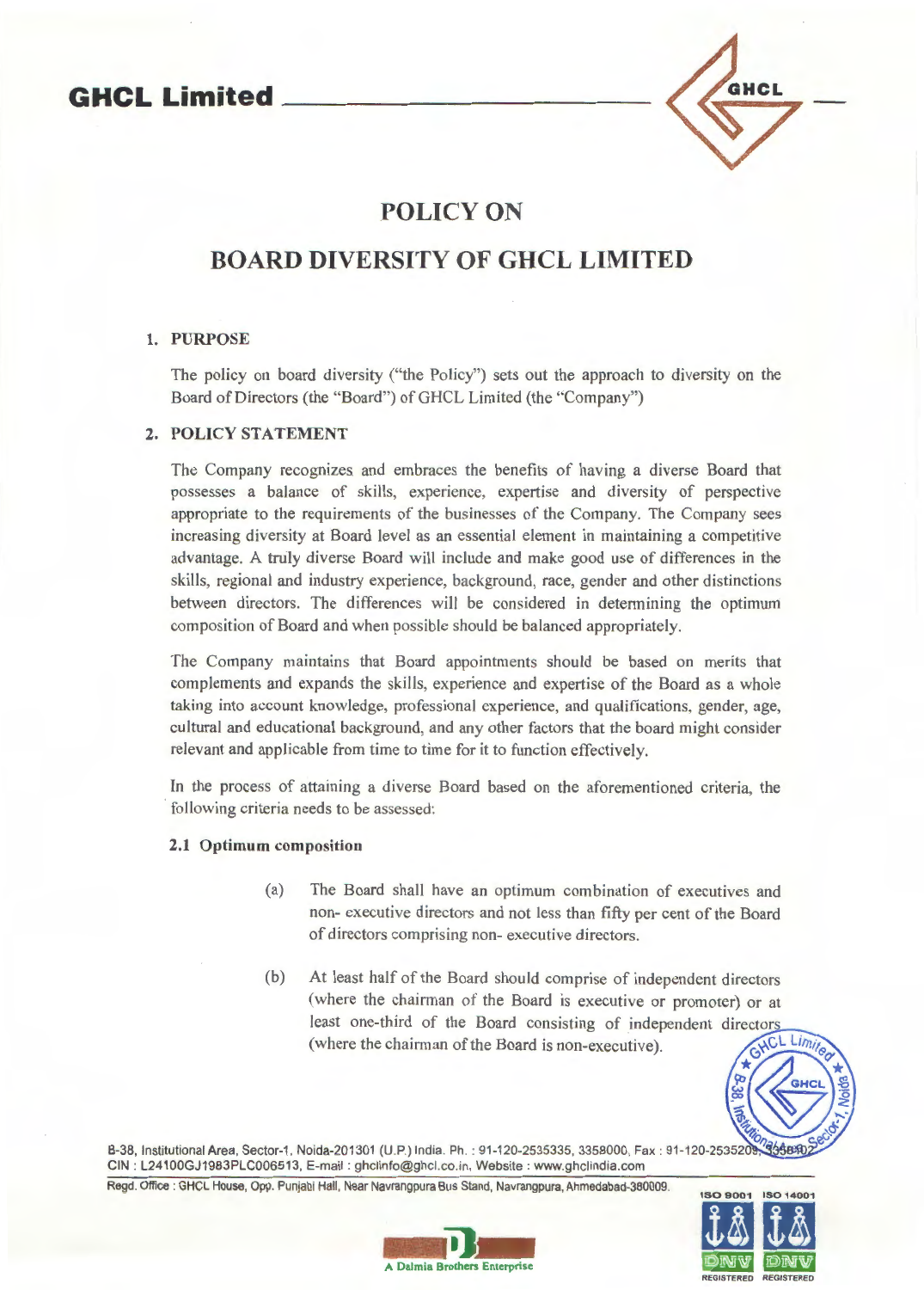In any case, the Company should strive to ensure that the number of independent directors do not fall below 3(three) so as to enable the board to function smoothly and effectively.

(c) The Company shall have at least one women director on the Board to ensure that there is no gender inequality on the Board.

#### **2.2 Functional diversity**

- (a) Appointment of directors to the Board of the Company should be based on the specific needs and business of the Company. Appointments should be done based on the qualification, knowledge, experience and skill of the proposed appointee which is relevant to the business of the Company.
- (b) Knowledge of and experience in domain areas such as Chemicals, Textiles, Mines, Wind mills, Salt industry, law, banking and finance, corporate, investment banking, Governance and risk, management, administration, CSR, etc. , should be duly considered while making appointments to the Board level.
- (c) While appointing independent directors, care should be taken as to the independence of the proposed appointee.
- (d) Directorships in other companies may also be taken into account while determining the candidature of a person.

#### **2.3 Stakeholder diversity**

The Company may also have directors on its Board representing the interest of any financial institution or any other person in accordance with the provision of its articles of association and/or any agreement between the Company and the nominating agency.



# **3. ROLE OF NOMINATION AND REMUNERATION COMMITTEE**

The nomination and remuneration committee ('NRC') of the company shall review and assess Board composition on behalf of the Board and shall recommend to the Board, the